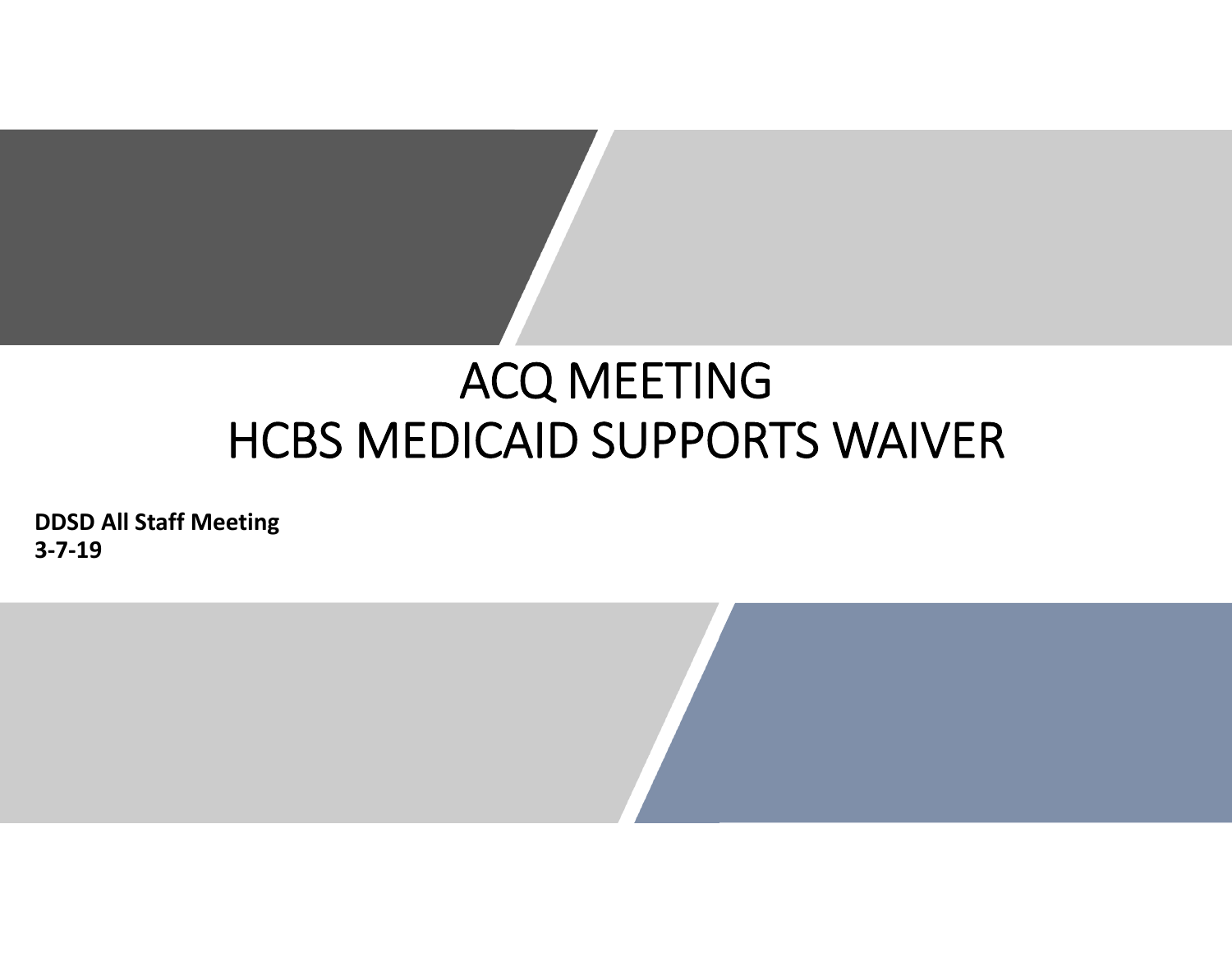### HCBS<sup>1</sup> Medicaid Supports **Waivers**

Supports waivers are designed to complement unpaid supports that are provided to individuals with IDD by family and other natural supports.

Over the past 10 plus years, a number of states launched supports waivers to address the cost and demand for service by individuals with IDD.

Approximately 20 states have supports waivers.

The average cost per person in comprehensive waivers is substantially higher than supports waivers.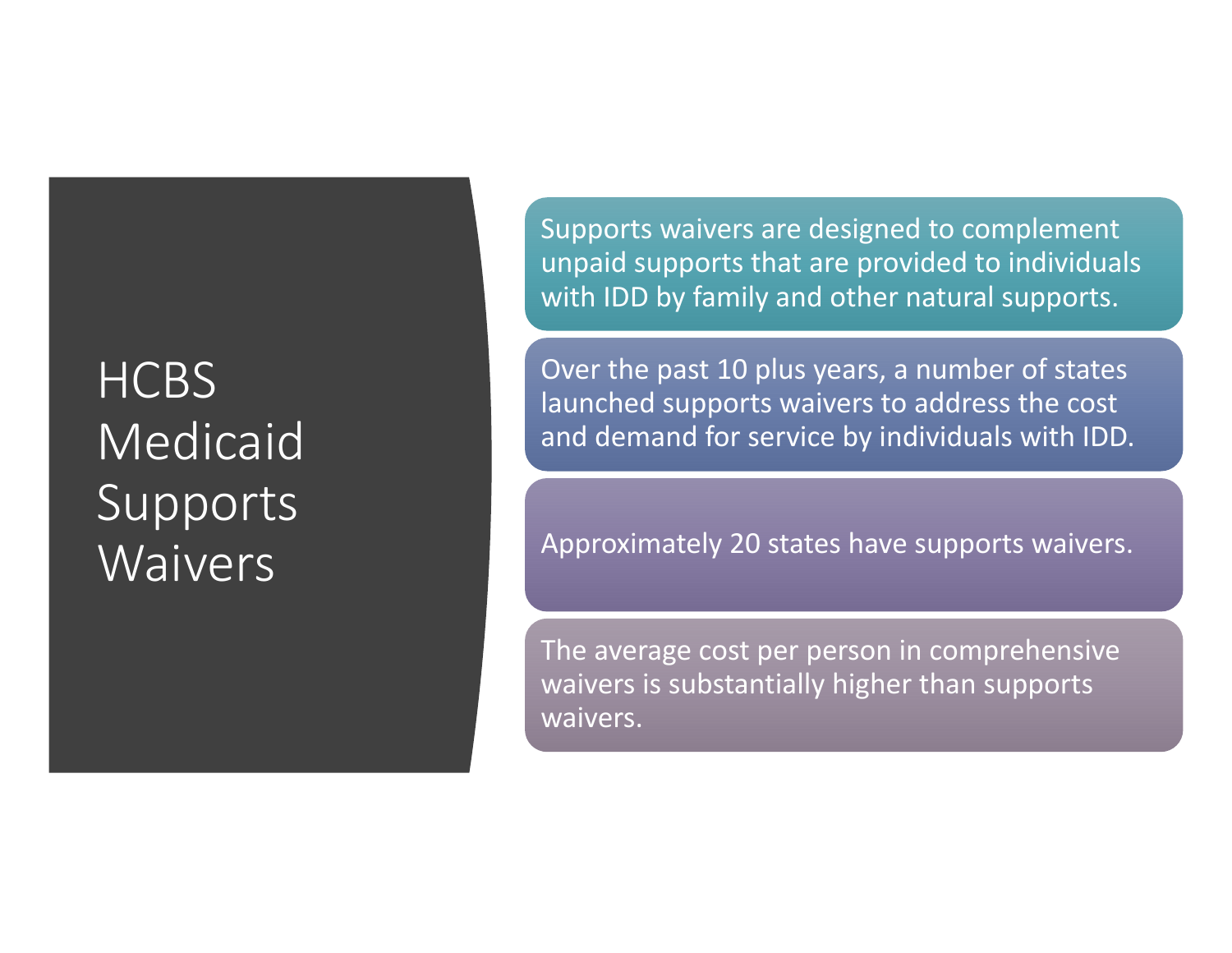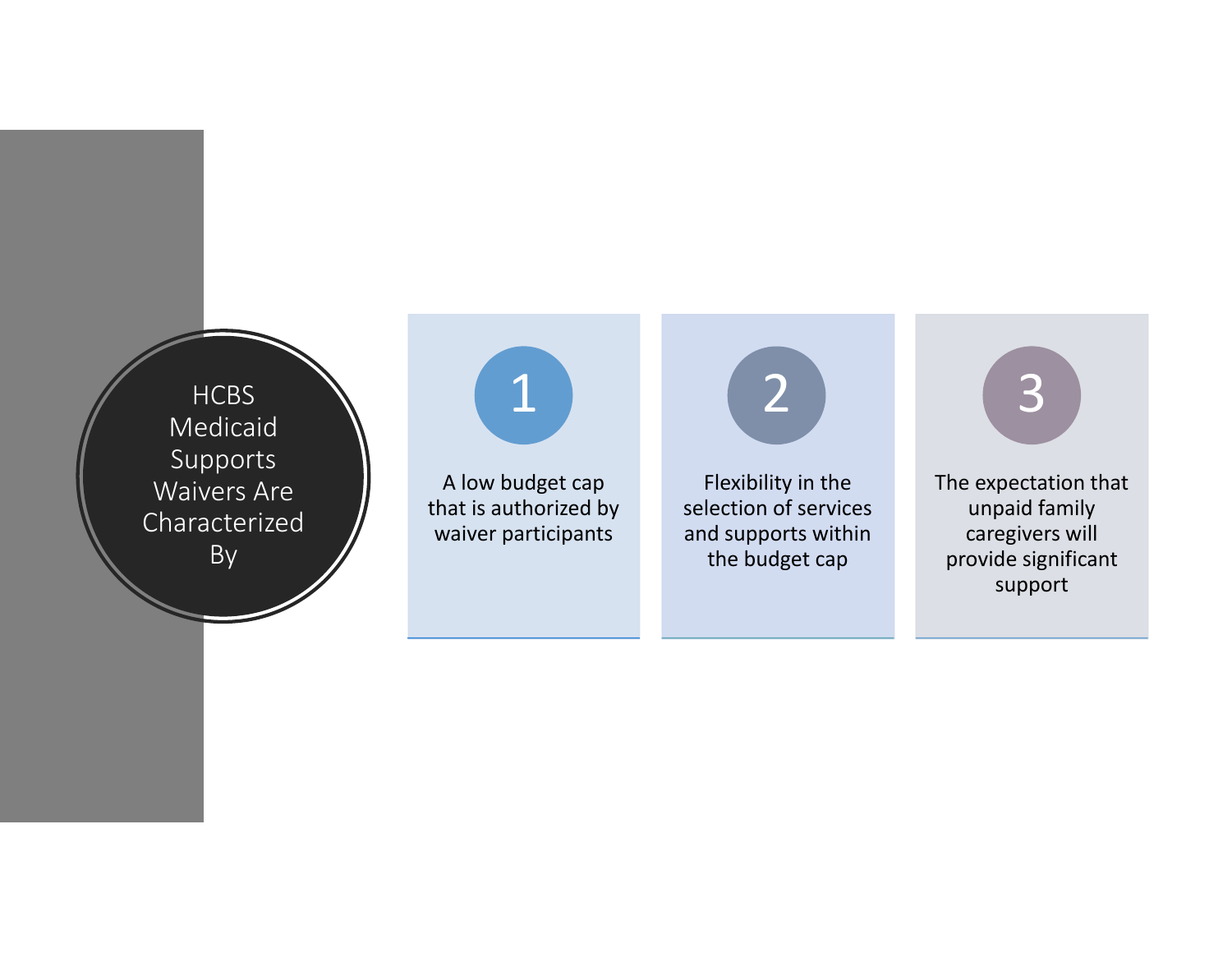## CENTRAL REGISTRY AND WAITING LIST

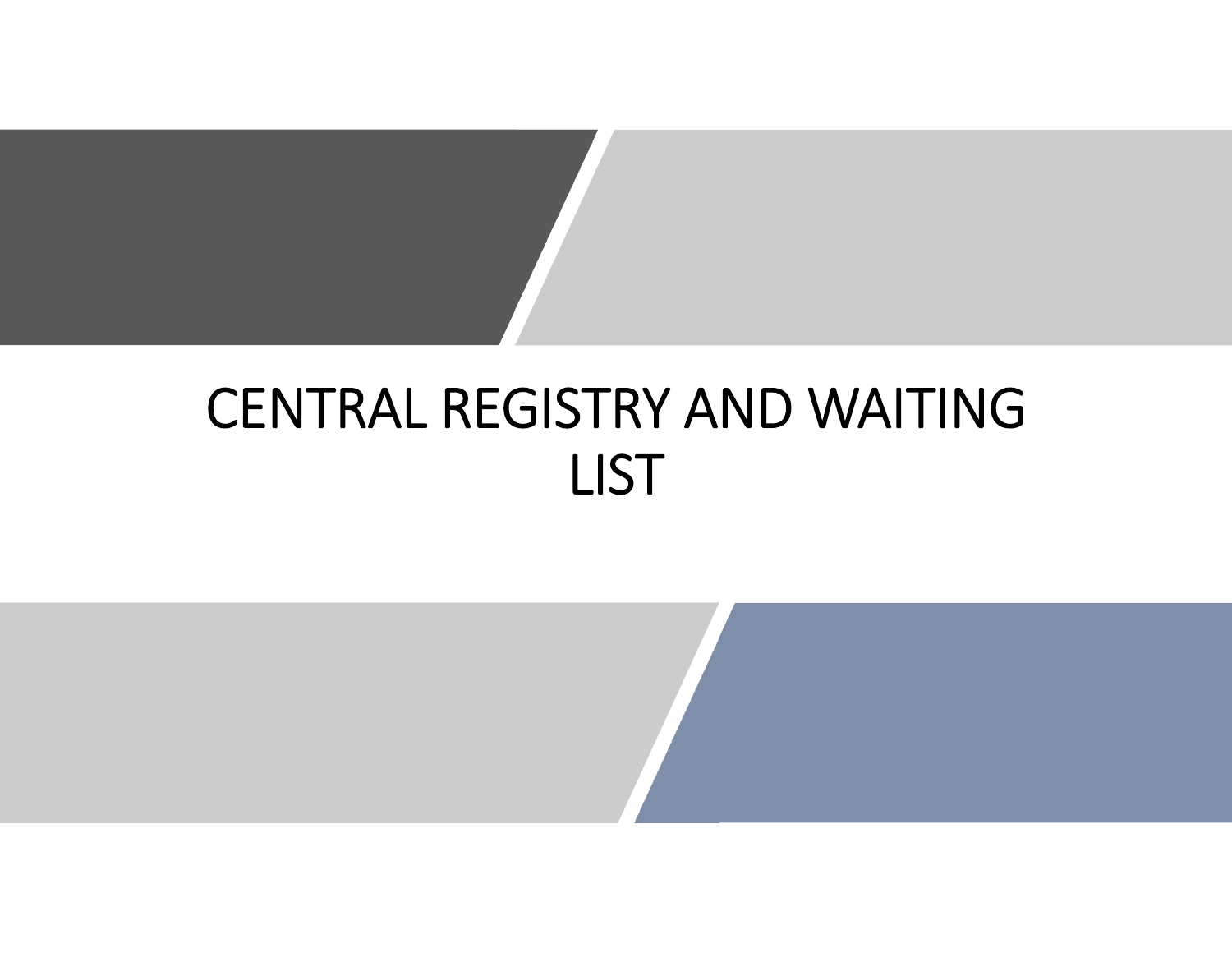### Total Number Waiting and Enrolled

- 6,317 individuals on the central registry as of 1/18/19
- 4,988 individuals on the waiting list (353 on hold and 4,635 awaiting allocation)
- 3,149 individuals enrolled on the traditional waiver in FY19 compared to 3,306 in FY18
- 1,509 individuals enrolled on the Mi Via waiver in FY19 compared to 1,461 in FY18
- Average waiting time increased to 13.3 years in FY19 up from 12.5 in FY 18 and 10.2 in FY16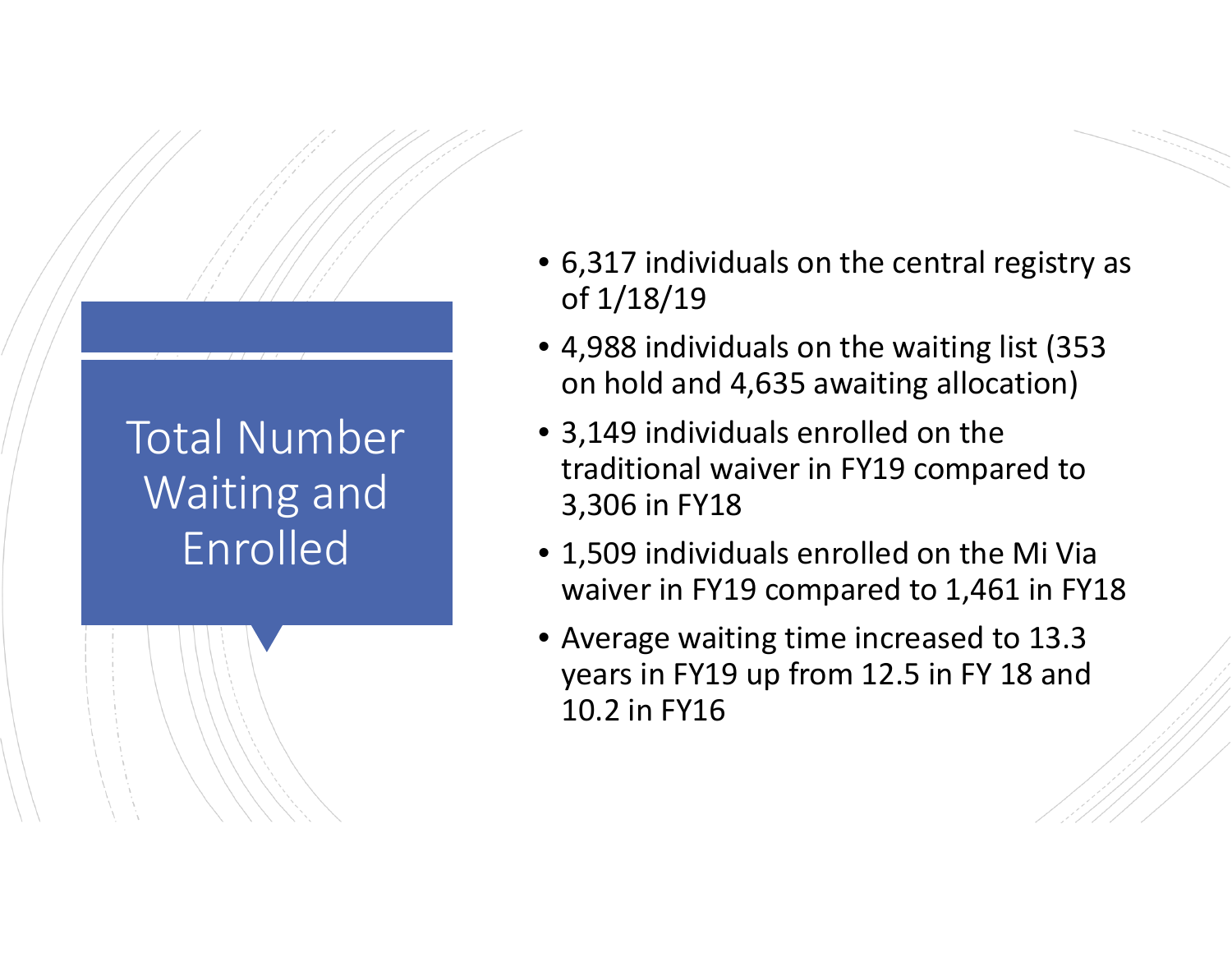

1190 S. St. Francis Drive • Santa Fe, NM 87505 • Phone: 505-827-2613 • Fax: 505-827-2530 • nmhealth.org

6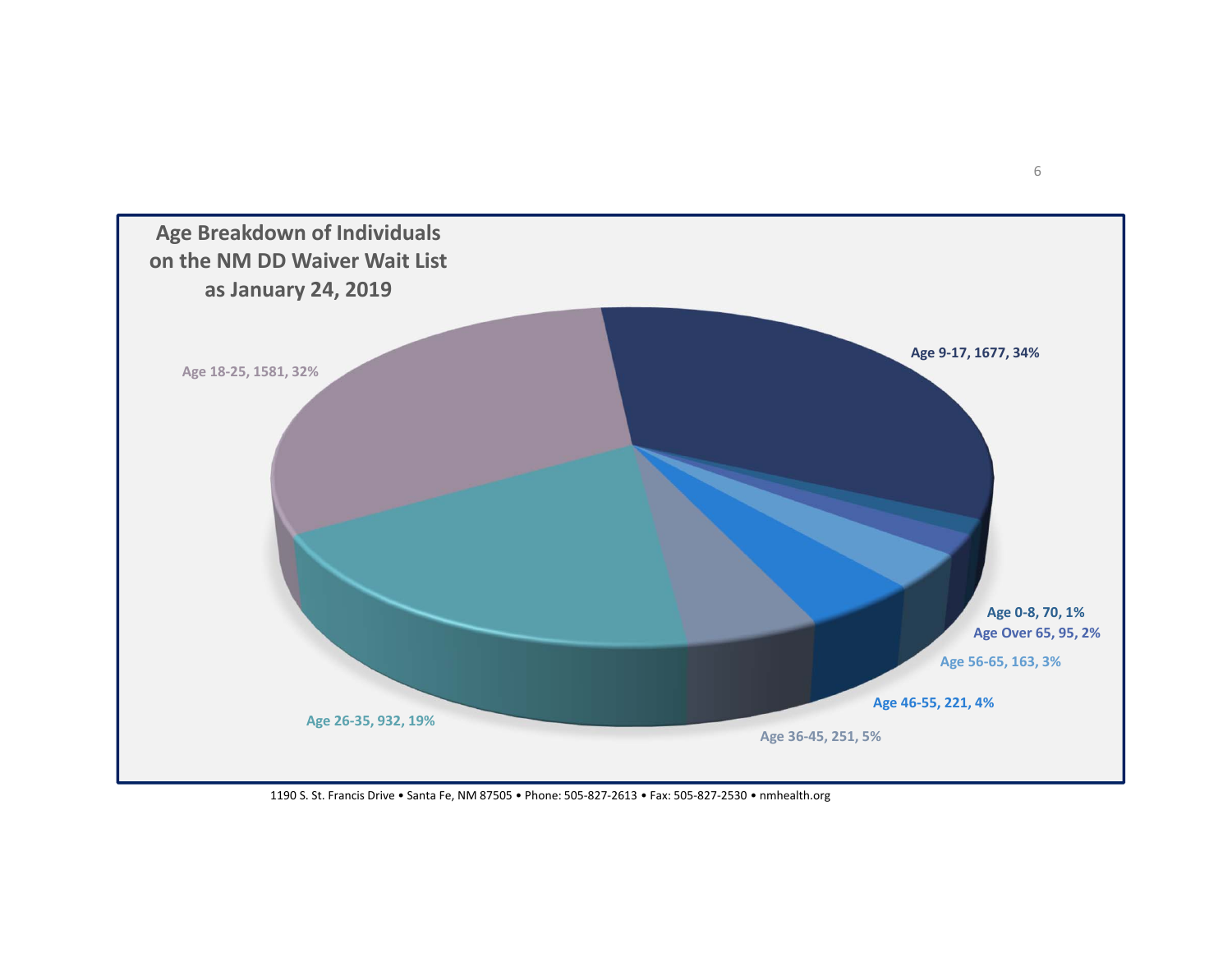### Waiver Expenditures



- The Mi Vi Waiver is costing more and more people are receiving services since FY12
- The traditional DD Waiver is costing more and fewer people are receiving services since FY12
- Waiver expenditures are based on paid claims only

Data Source: HSD Client Count Reports 7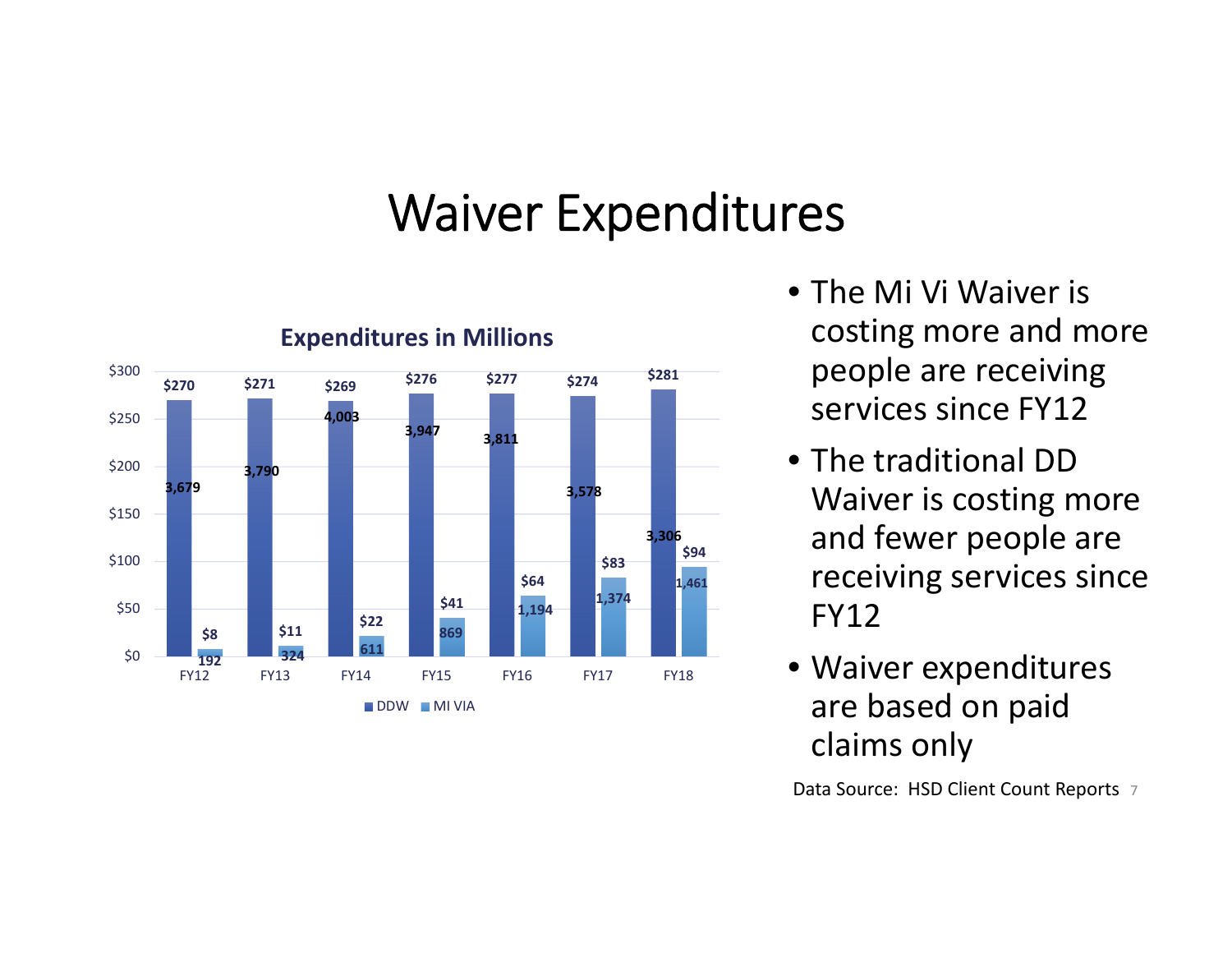

#### **WAIVER ENROLLMENT**

#### **AVERAGE COST PER PERSON**



Projected average cost per person for the DDW in FY19 is \$92,209 and Mi Via is approximately \$65,000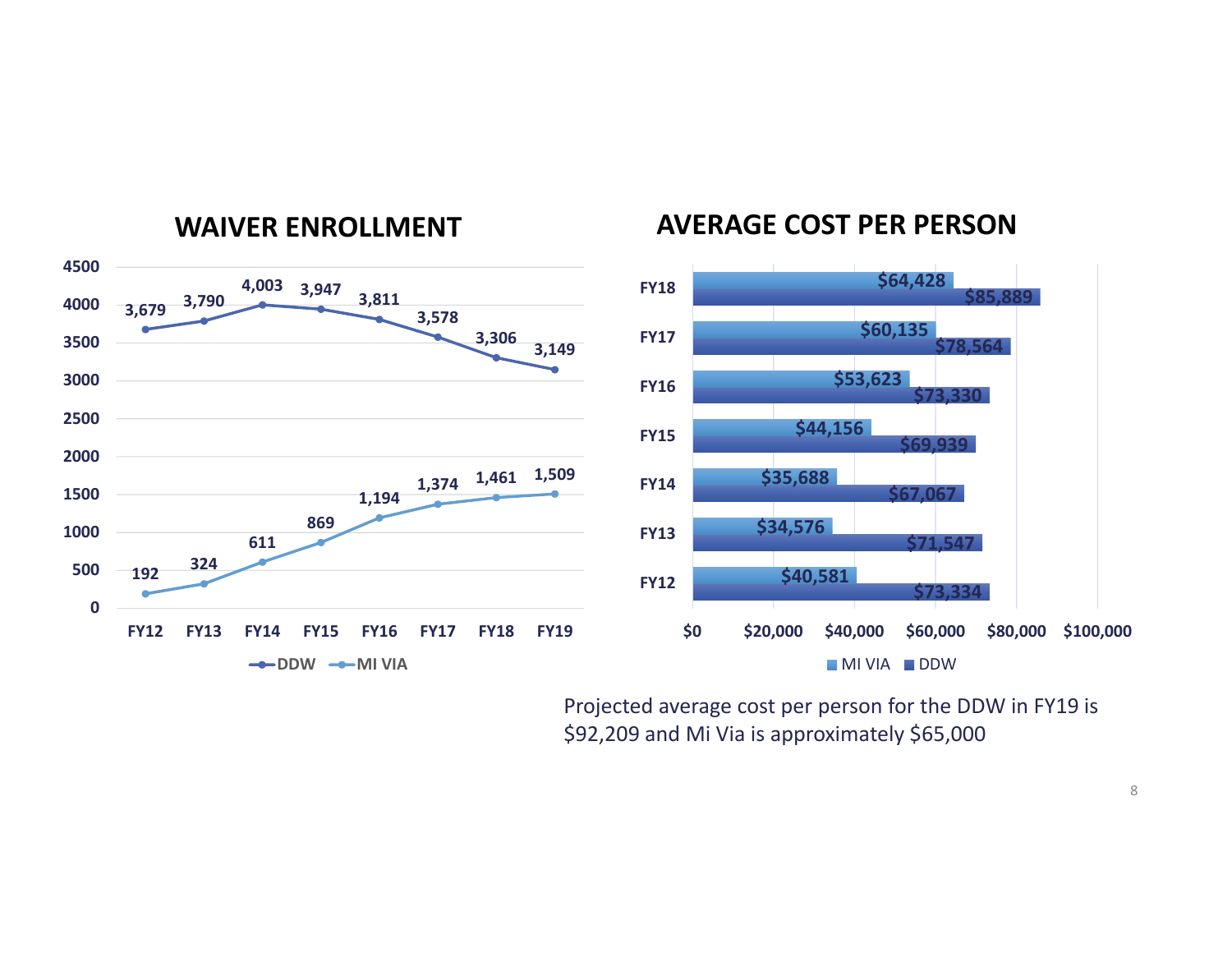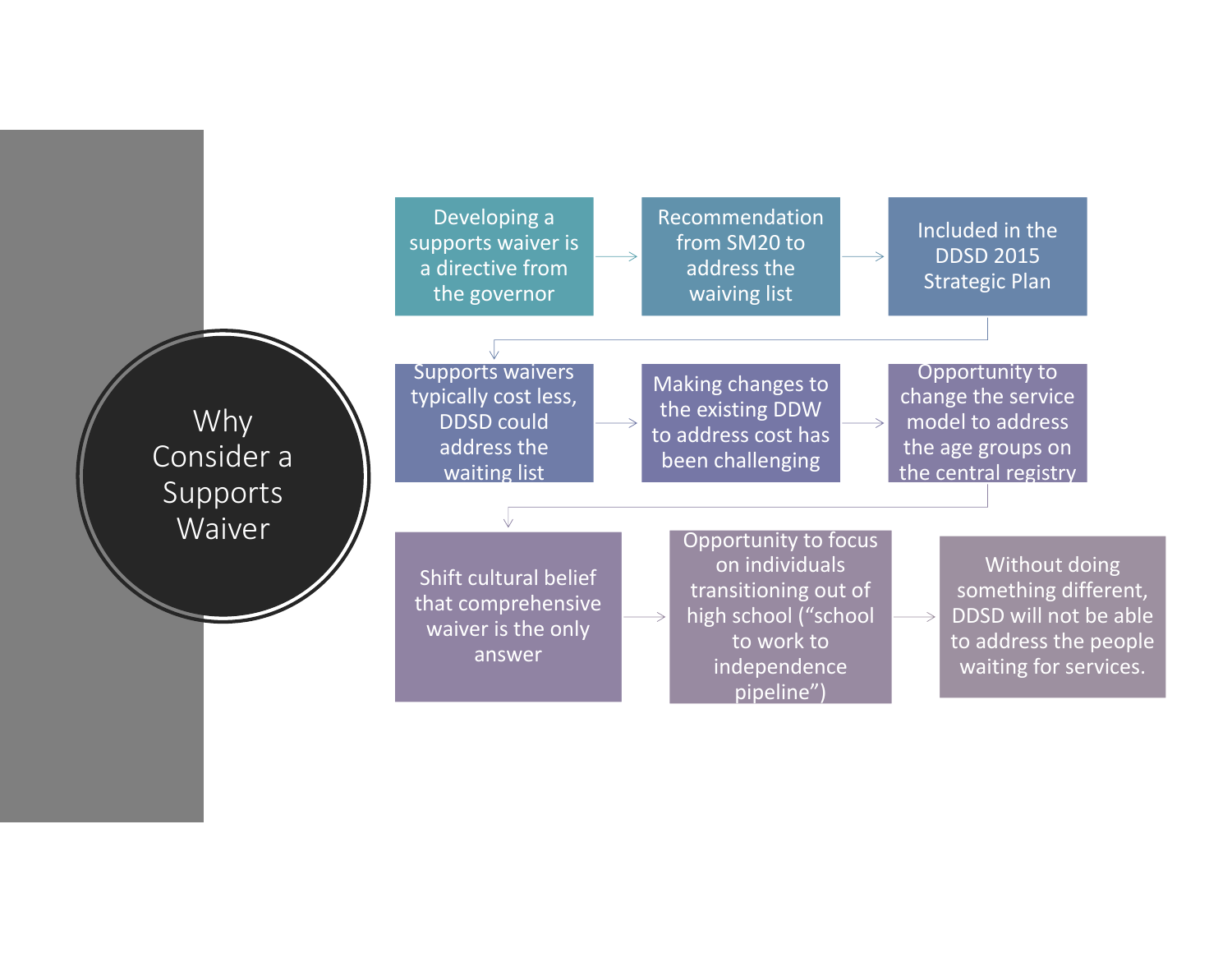How Many States Have Supports Waivers?

More than 20 states are currently operating one or more supports waivers. Additional states are exploring the development of supports waivers.

#### **Examples of Services Provided in a Supports Waiver**

- Personal assistance
- Day services outside of the home
- Supported employment
- Ancillary services (therapies, etc.)
- Behavior supports
- •Respite
- Home modifications
- Adaptive aids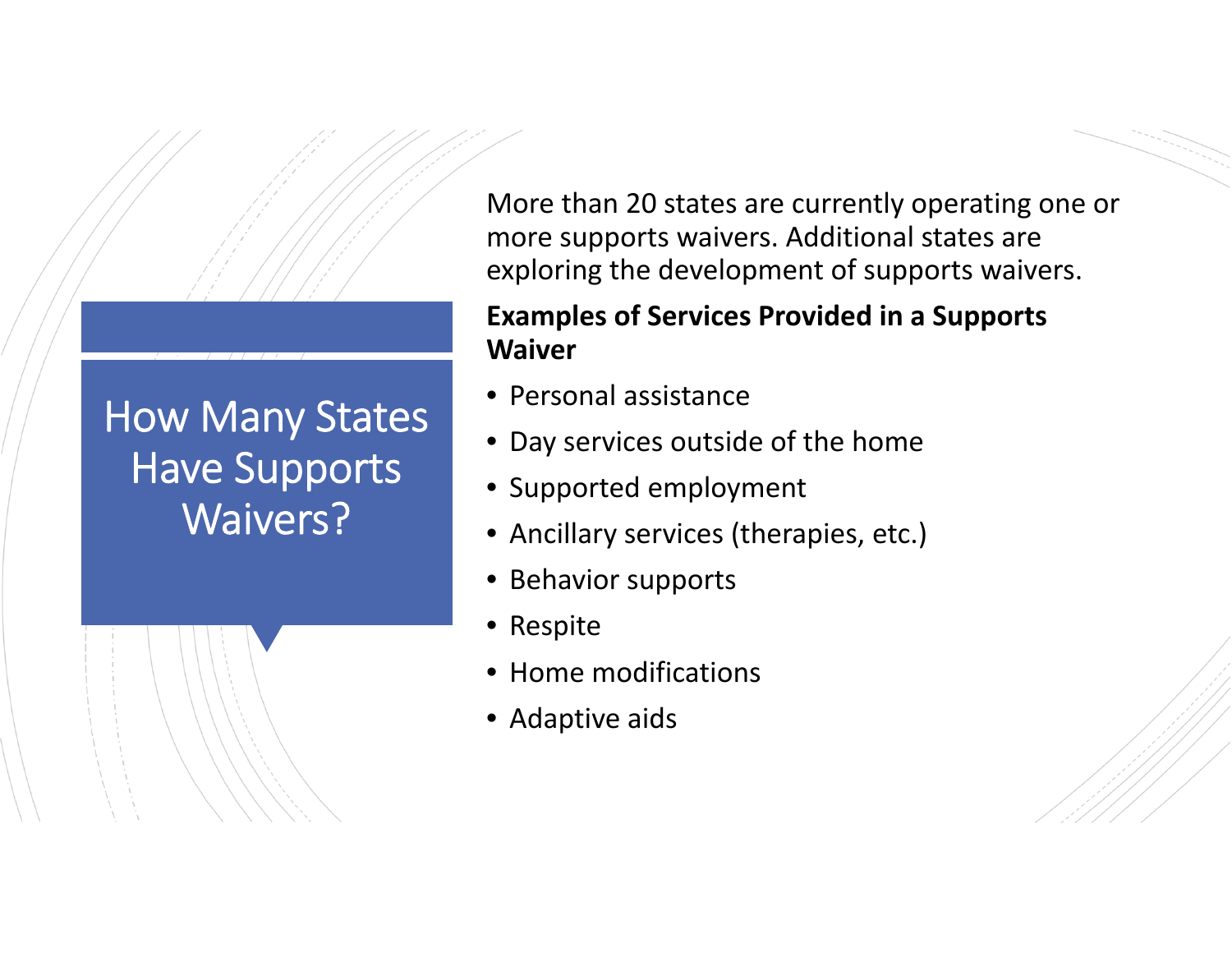### Examples of Budget Limits in Other States

| <b>State</b>                | <b>Funding Limit</b> |
|-----------------------------|----------------------|
| <b>AL</b>                   | \$25,000             |
| <b>MD Community Support</b> | \$25,000             |
| <b>MO Community Support</b> | \$28,000             |
| OK                          | \$20,761             |
| <b>PA</b>                   | \$33,000             |
| <b>MT</b>                   | \$20,000             |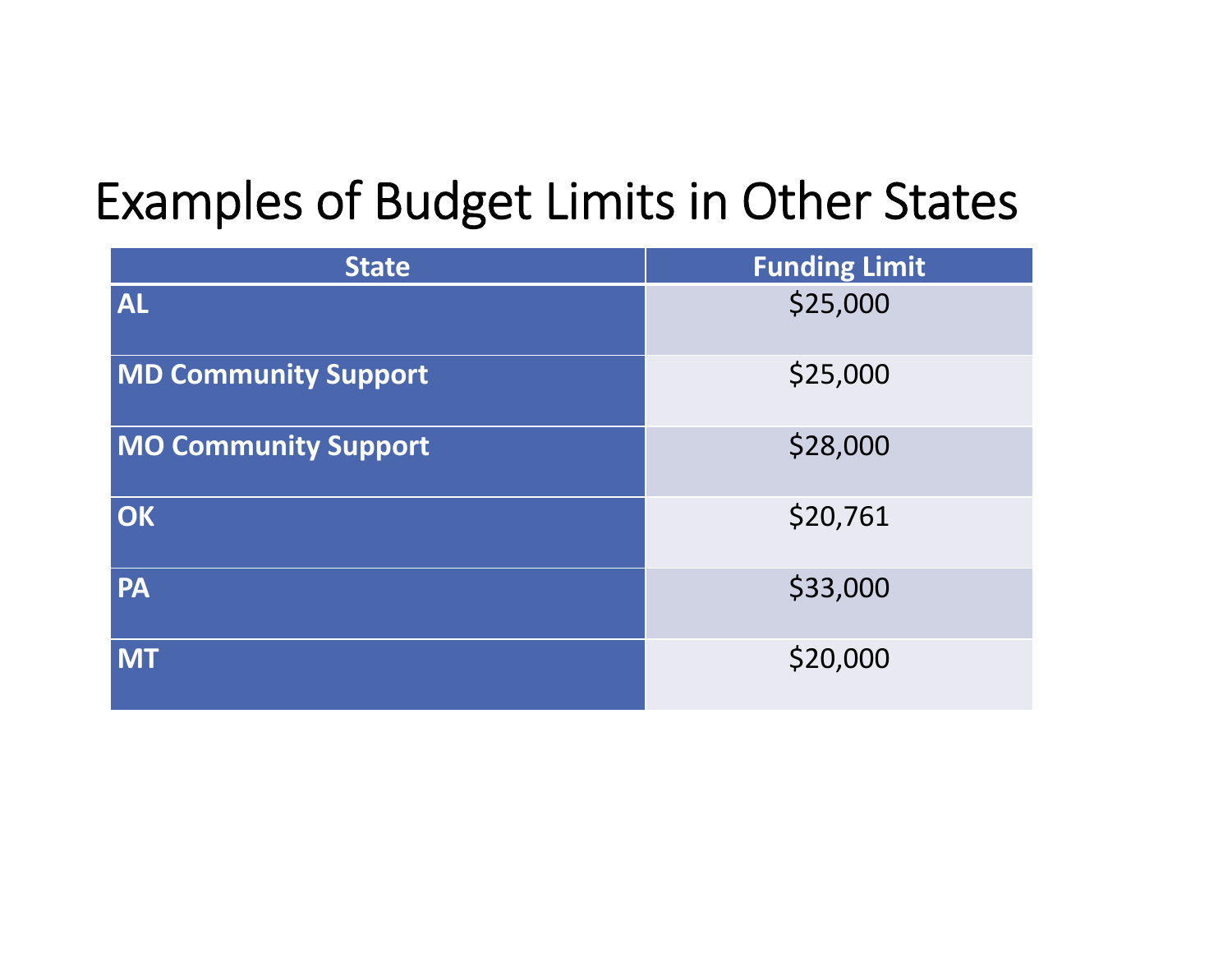